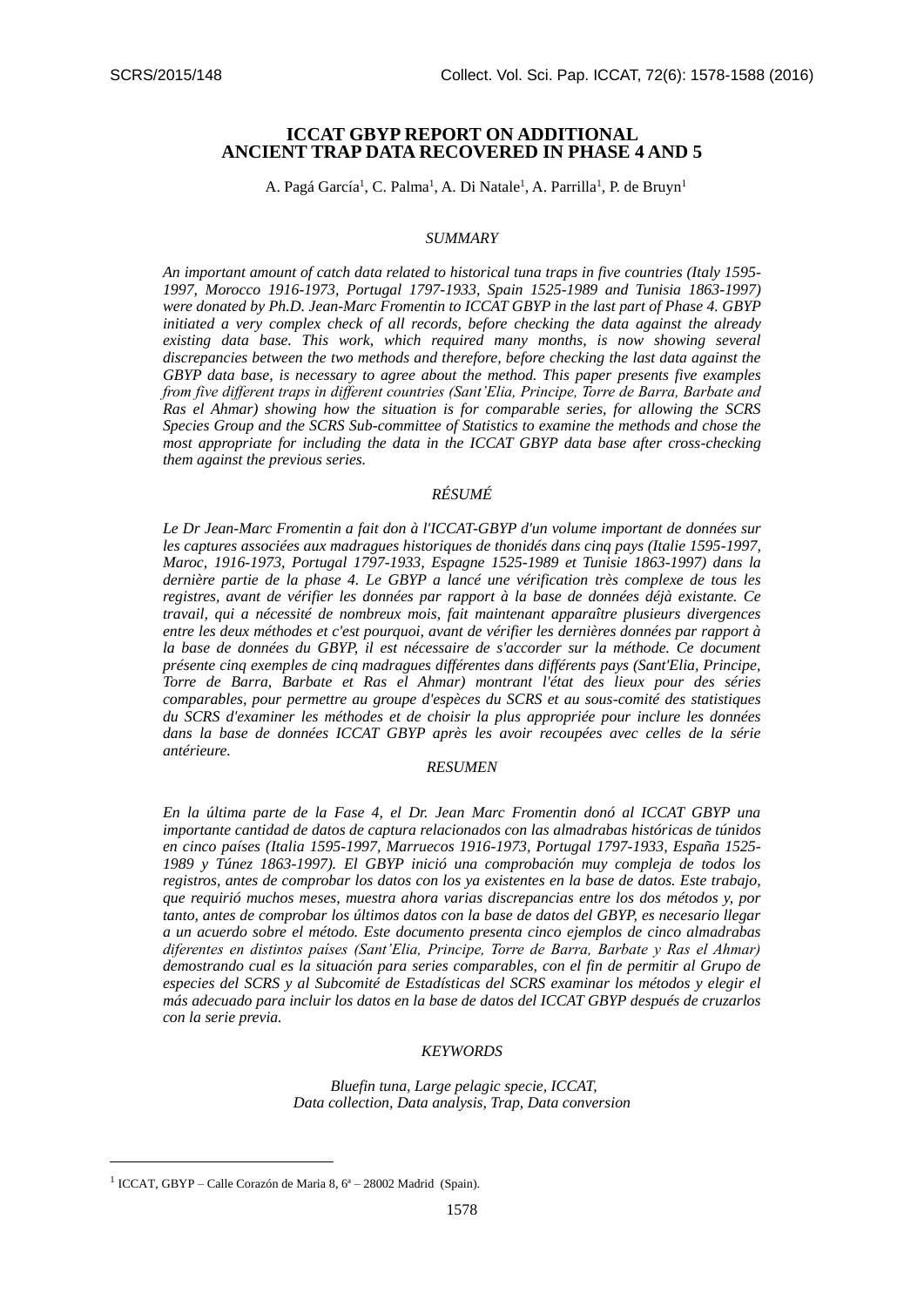## **1. Introduction**

 $\overline{\phantom{a}}$ 

The objective of ICCAT GBYP data recovery and data mining activities is to fill the many gaps existing in several data series currently present in the ICCAT data base, concerning both recent and historical data, which causes a large amount of substitutions in the assessment process, increasing biases uncertainties. At the same time, data mining activities should provide reliable data series, longer that those previously available, recovering data from many sources, including archives having difficulties for the access. This activity will allow for a better understanding of the long-time catch series by gear, improving the data available for the assessment and possibly for replacing substitutions used for data gaps; old data will allow also for improving our knowledge about Atlantic bluefin tuna.

The only data mining activity which was carried out in the last part of Phase 4 was not originally included in the plan for this Phase. As a matter of fact, GBYP was already aware of a huge data base on historical tuna trap that was used for a Ph.D. Thesis by Christelle Ravier-Mailly (Ravier, 2003) and that was used also for several papers coordinated by Ph.D. Jean-Marc Fromentin (Ravier and Fromentin, 2001, 2002). This huge data base was kindly provided by Dr. Fromentin to GBYP, as a donation in kind, in the last part of Phase 4. The data were provided on an excel file, having 10 spreadsheets and 6384 records (**Table 1**). They cover the period 1525-1997 (**Table**  2), including about  $50<sup>2</sup>$  traps from five countries. It was initially examined by GBYP and the ICCAT Statistical Department and it was clear that several data and traps were already present in the ICCAT GBYP data base and that the data on this last file had different formats. Therefore, it was necessary to plan a long and difficult work for checking all these data, to be done in Phase 5.

During this first part of the work, it was evident that the files had also additional problems, like typing mistakes or even some possible problems coming from the use of "." or "," before decimals, maybe deriving from original separate Excel files in English, French, Italian or Spanish. These very important problems will require additional work for cleaning the data.

During the first four months of work in GBYP Phase 5 it was clear that the system used for obtaining the total catch when this quantity was not available was based on a mean size by country, which is constant over the many years. This method is able to always provide a catch by year, but of course it is not able to catch any variability of the mean size by year, particularly taking into account that in some cases the catch was originally reported by weight or size categories. This method was not fitting the methodology used by the ICCAT Secretariat and therefore it was necessary to examine again the file and reconvert the number of fish to kg using the weight of the various size categories, when this information was available.

The ICCAT Statistical Department decided to propose the comparison between the two methods to the SCRS Sub-group of Statistics and to the SCRS BFT Species Group, for adopting the most suitable method; five data series (related to five traps, one in each country: Sant'Elia-IT, Principe-MO, Torre del Barra-PT, Barbate-SP and Ras el Ahmar-TN) were proposed to the groups.

When this decision will be adopted, then it will be necessary cross-check the last data from these files against the data already existing in the ICCAT GBYP historical trap data base (Di Natale *et al*., 2013, 2014; Anonimous, 2014), examining and solving any possible data conflict according to the best available knowledge, for eliminating duplicated data and for finally incorporating any missing data into the ICCAT GBYP data base, according to the format used by the Statistical Department at the Secretariat.

The creation a database of historical tuna traps data is most of the times hampered due to the different format of the data sources and they cannot be easily standardized. In this particular case, the problem for converting data from number of bluefin tunas into weight and vice versa for later comparison and analysis came from the adoption of diverse methodology used to store and manage the data for each working group.

This document was written for the purpose of showing the current situation and the different methodologies for converting the number of tunas to total catch and vice versa, and therefore define together with the SCRS bluefin tuna species Group and the SCRS Subcommittee of Statistics the most suitable methodology and standardize the conversion between different measurement units (essentially number of specimens and weight). This will allows for finally comparing the different data series at the ICCAT Secretariat.

<sup>&</sup>lt;sup>2</sup> The total number of traps is uncertain, because some traps were reported with different names in different historical times, while they were exactly in the same location, just changing the name over the years.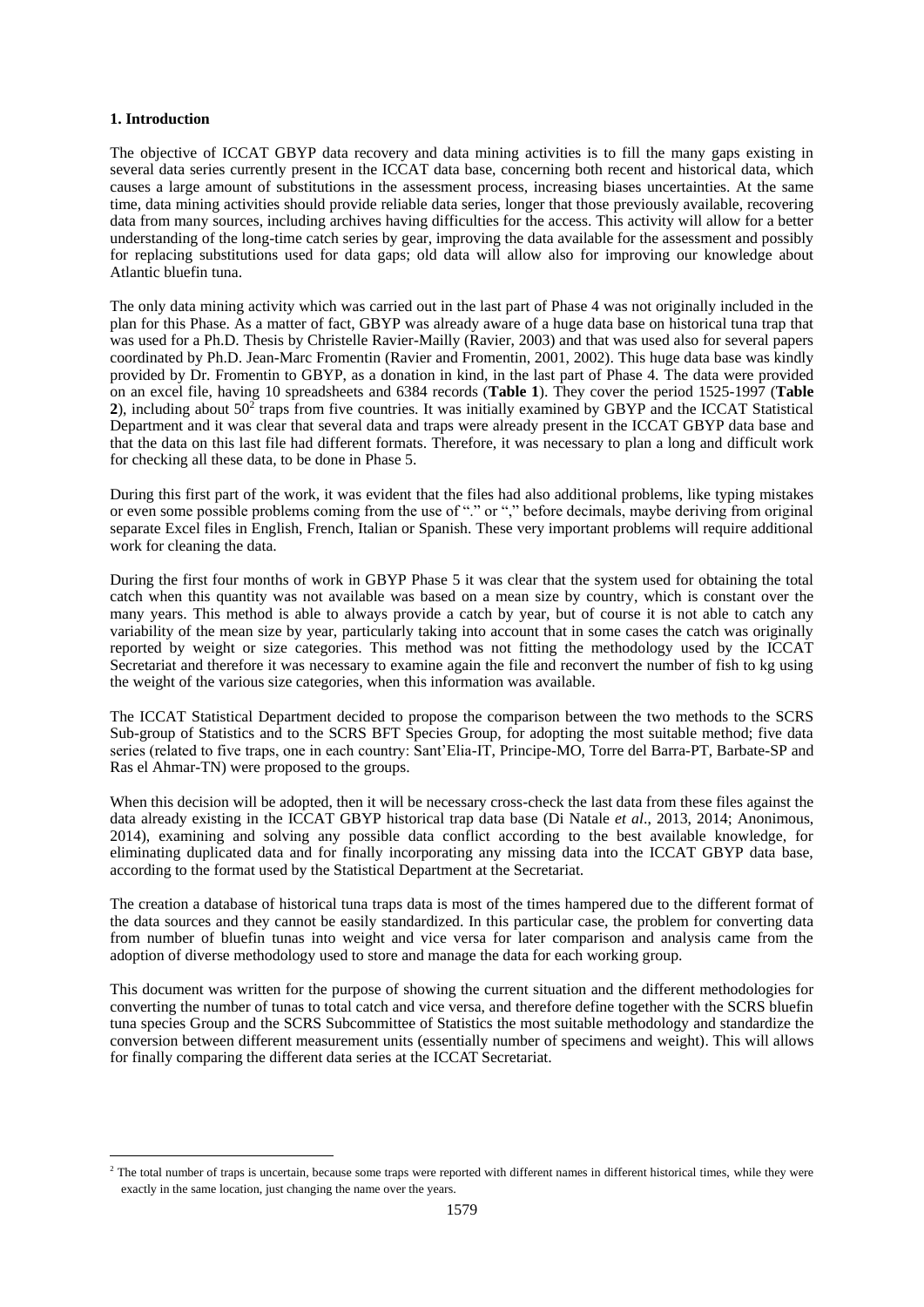The need to present this discussion to the SCRS Species Group and the SCRS Subcommittee of Statistics originated when, in Phase 4 and 5 of the GBYP it tried to go forward with other activities of historical tuna trap data mining, started in previous Phases, for filling the many gaps in several data series currently present in the ICCAT data base with other additional series.

# **2. Objectives**

The objective of this paper is discussing the problem with the SCRS Species Group and the SCRS Subcommittee of Statistics about the real difficulties found and chose the most appropriate methodology for the data conversion. For this, GBYP shows five examples of traps from five countries (Sant'Elia - IT, Principe - MO, Torre de Barra - PT, Barbate – SP and Ras el Ahmar - TN). The data from these traps, converted using both the methodology originally adopted by the original data provider and the methodology currently used by the ICCAT Statistical Department, shows how results can be different; furthermore, we added the data series already existing in the ICCAT GBYP data base, which was previously revised and discussed during the Tenerife Meeting for Biological Parameters (Anon., 2014), providing bases for the discussion.

### **3. Results of data comparison with different conversion methodology from number into weight**

The data compared for both historical and recent traps catches are deriving from two different original sources. One was obtained from calls for tenders in Phases 1, 2 and 3, while the other was donated by Ph.D. Jean-Marc Fromentin in the last part in Phase 4. In spite of the different origin, data for some traps and years are the same, especially for the historical data.

GBYP compared and analysed these data with the initial objective to obtain a single series for each traps catches, taking into account that some series cover a period of about 5 centuries. In most of the cases, the data are in number of fish, but at the same time, the data are in weight (originally, in different units as tons, barrels or quintals).

A first problem is related to the individual name of the historical traps on the files, because sometimes two different names over two different historical period were used for the same trap existing in the same location. In other cases, the production of several traps was joined under a cumulative name (i.e.: "Suratlantica"). These problems were partly resolved, while a few cases will be possibly resolved shortly, using both the knowledge of several experts dealing with tuna traps over the last 5 centuries and bibliographic sources.

The biggest problem found is to correlate the data in numbers with the data in weight. For converting these data series, GBYP uses the tuna size categories when this information was available in addition to the total number of fish. It is in these cases when GBYP adopt the ICCAT methodology conversion based in an average weight for each tuna category (shown on **Table 3**).

On the other hand, deeply examining the data and documents used in the last donated file, it is very clear that the methodology used for converting the data was different and it was usually based on different average weights for catches coming from traps based in different countries (Ravier and Fromentin, 2002).

The remarkably different results obtained with the two different methodologies for converting the number of fish to total weight and/or vice versa by year are presented in three different examples, related to traps in different countries: Sant' Elia in Italy (**Table 4** and **Figure 1**), Ras el Ahmar in Tunisia (**Table 5** and **Figure 2**) and Principe in Morocco (**Table 6** and **Figure 3**). Previous ICCAT GBYP data were available for the first two traps and they were also included in the tables, showing further important discrepancies.

In the case of the Portuguese trap of Torre de Barra, even if the time series is limited to only three years, differences are evident, but the number of fish is different between the ICCAT GBYP data and the JMF data (**Table 7** and **Figure 4**)

Additionally, in the case of Barbate (**Table 6** and **Figure 5**), the original data ICCAT GBYP included the number of fish, the fish sampled and the individual weight and these fish were used for obtaining the total weight; this figure is possibly the most realistic. The data coming from the recently donated file, converted with the two methodologies, shows important discrepancies. The conversion work (number into weight or vice versa) has been already done for the full data sets in the file and data shows similar discrepancies and inconsistencies in most of the cases.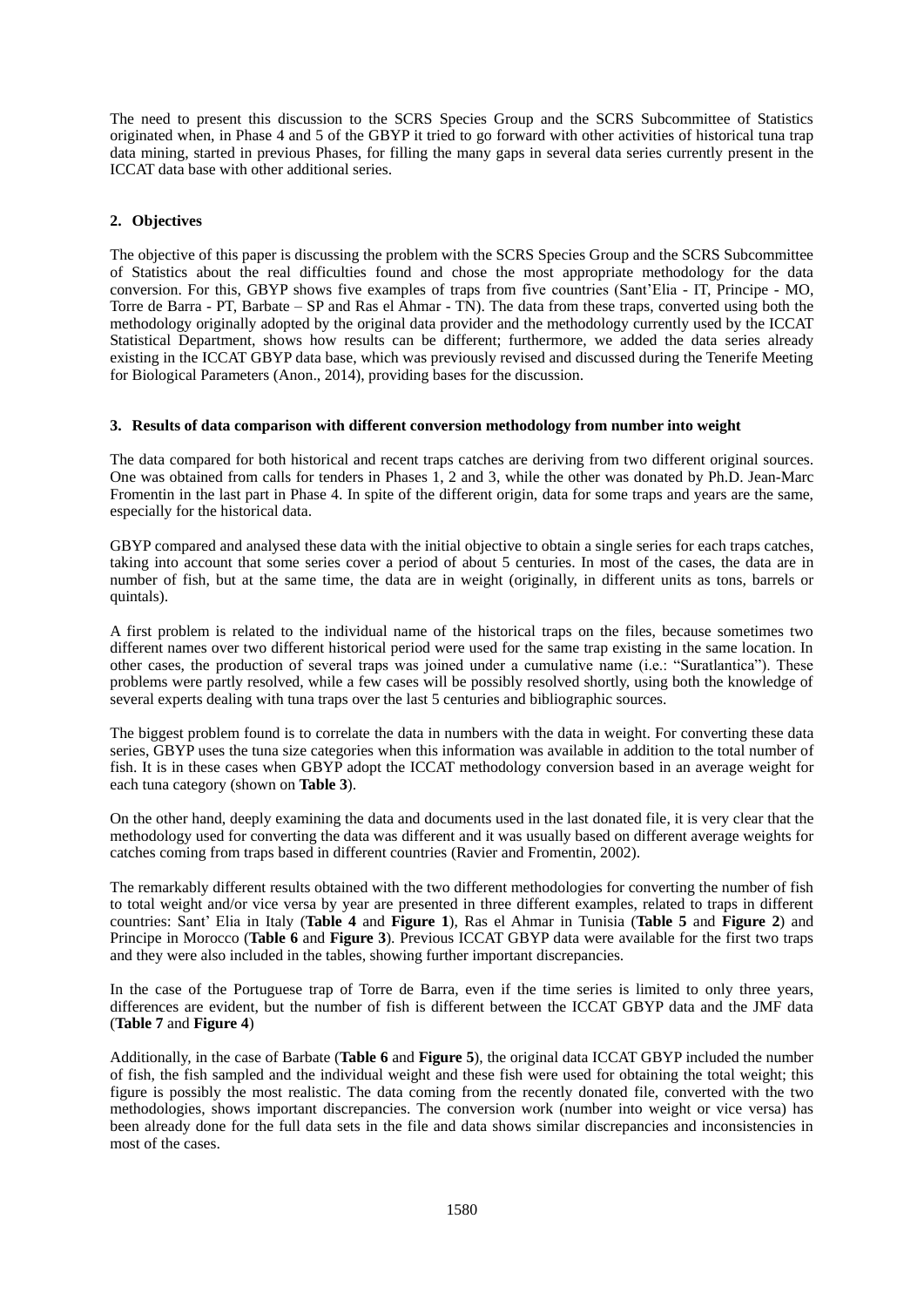### **Conclusions**

The case of these data sets clearly shows how difficult it is when dealing with historical data sets and how necessary it is, before incorporating any data in the ICCAT data base, to select and agree upon the most suitable methodology, for avoiding misleading results.

In this case, at first, it is necessary to chose between the two methodologies here examined (average weight by country or weight conversion according to size/weight categories). Once the methodology will be agreed, the following work will be comparing the data already existing in the ICCAT GBYP data base with the new data, eliminate duplications by year and trap and trying to define all conflicts when data are different, checking these against the original data sources.

After this important part of the work, all data for periods previous to 1950 will be directly incorporated, while data sets after 1950 will be checked also by national scientists and agreed before incorporating them.

This huge and difficult work would finally provide the longest catch data series for a marine species, something certainly not available so far in any RFMO. The use of this extremely long data series will be a reference point for the ICCAT SCRS.

### **References**

- Anonimous, 2014, Report of the 2013 bluefin meeting on biological parameters review (Tenerife, Spain May 7 to 13, 2013. Col. Vol. Sci. Pap. ICCAT, 70 (1): 1-159.
- Di Natale A., Idrissi A., Justel Rubio A., 2013, BFT catch and size historical data recovered under the Atlanticwide Research Programme for Bluefin Tuna (ICCAT GBYP Phase 1 and 2). Col. Vol. Sci. Pap. ICCAT, 69 (2): 816-856.
- Di Natale A., Idrissi A., Justel Rubio A., 2014, Bluefin tuna catch and size historical data recovered under the Atlantic-wide Research Programme for Bluefin Tuna (IICAT GBYP Phase 1 to 3). Col. Vol. Sci. Pap. ICCAT, 70 (1): 241-248.
- Ravier C., 2003, Fluctuations à long term du thon rouge validité, origins et consequences. These, Ecole Nationale Superieure Agronomique de Rennes, 2003-16 (H-50): 1- 161.
- Ravier C., Fromentin J.M., 2001, Long-term fluctuation in the eastern Atlantic and Mediterranean Bluefin tuna population. ICES Journal of Marine Science, 58: 1299-1317.
- Ravier C., Froment J.M., 2002, Eastern Atlantic Bluefin Tuna: what we learn from historical time-series of trap catches. Col. Vol. Sci. Pap. ICCAT, 54 (2): 507-516.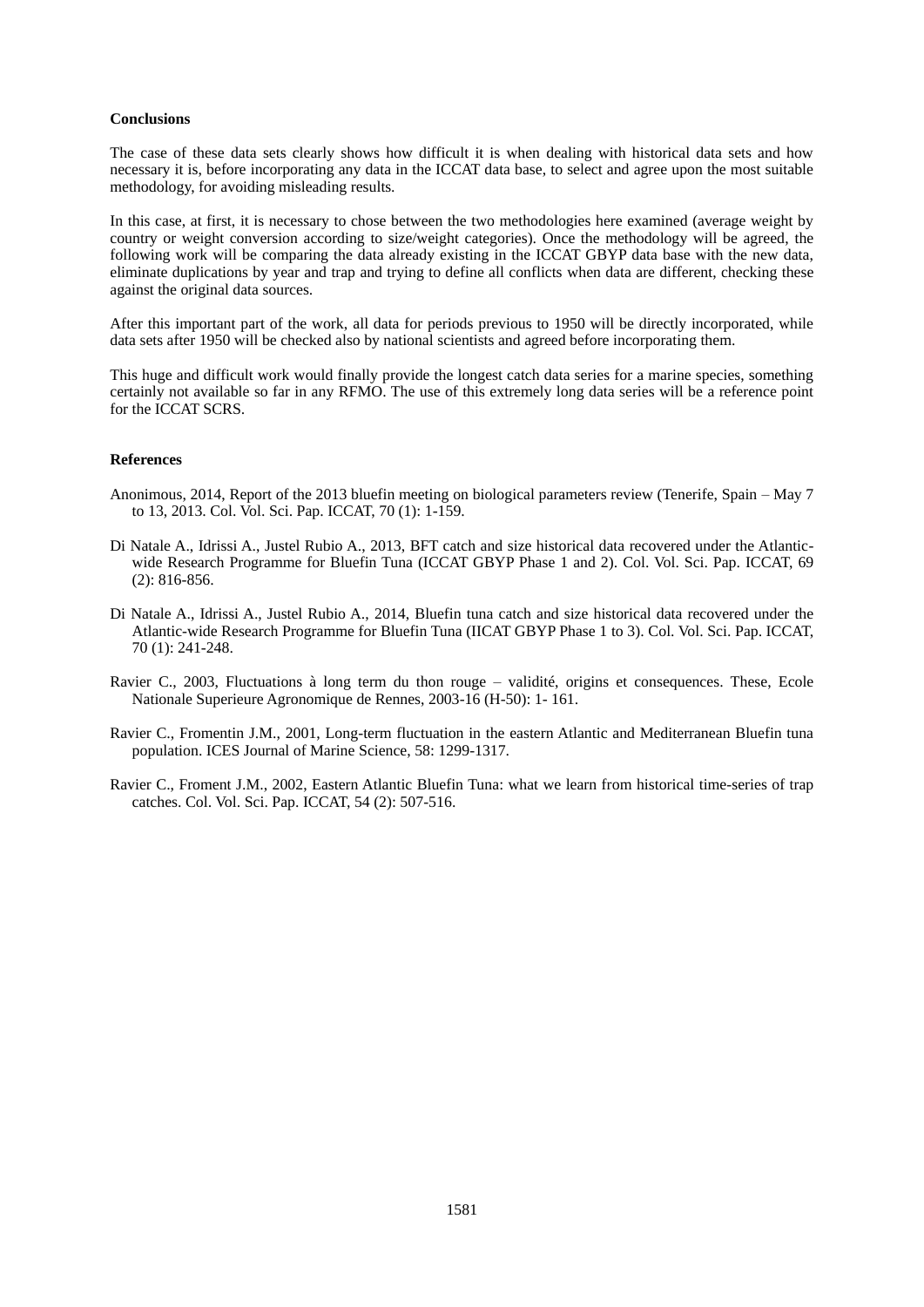**Table 1.** Additional tuna trap data recovered in the last part of Phase 4, which are still under check (origin: file kindly donated by Ph.D. Jean-Marc Fromentin).

| Records | 6.384      |
|---------|------------|
| BFT(n)  | 17.441.811 |
| BFf(t)  | 2.791.528  |

**Table 2.** Range of years covered by the tuna rap data recovered in the last part of Phase 4 for each country.

| Country  | $I^{st}$ year | Last year |
|----------|---------------|-----------|
| Italy    | 1595          | 1997      |
| Morocco  | 1916          | 1973      |
| Portugal | 1797          | 1933      |
| Spain    | 1525          | 1980      |
| Tunisia  | 1863          | 1997      |

**Table 3.** Size categories adopted by ICCAT GBYP for historical traps (mostly derived from the categories used for the western Mediterranean and eastern Atlantic).

| Categories    | Size categories                            | Average weight  |
|---------------|--------------------------------------------|-----------------|
| Cachorretitas | Less than $10 \text{ kg}$                  | $5 \text{ kg}$  |
| Cachorretas   | Between 10 and 30 kg                       | $20 \text{ kg}$ |
| Albacoras     | Between 30 and 50 kg                       | $40 \text{ kg}$ |
| Atuarros      | Between 50 and 90 kg                       | 70 kg           |
| Tunas         | More than 90 kg until 250 kg approximately | 170 kg          |

**Table 4**. Catch data series from the tuna trap of Sant' Elia (Italy), in numbers and weight (kg).

|      |                            | <b>ICCAT GBYP Data</b><br>Methodology |                  | <b>JMF</b> Data<br><b>ICCAT</b> Method |                            | JMF Data.<br><b>JMF</b> Method |
|------|----------------------------|---------------------------------------|------------------|----------------------------------------|----------------------------|--------------------------------|
| Year | <b>BFTn</b><br><b>GBYP</b> | <b>BFTkg</b><br><b>GBYP</b>           | <b>BFTn JMFR</b> | <b>BFTkg JMFR</b>                      | <b>BFTn</b><br><b>JMFO</b> | <b>BFTkg JMFO</b>              |
| 1909 | 1159                       | 114000                                | 1159             | 197030                                 | 1159                       | 127490                         |
| 1910 | 759                        | 64900                                 | 759              | 129030                                 | 759                        | 83490                          |
| 1911 | 710                        | 37900                                 | 710              | 120700                                 | 710                        | 78100                          |
| 1912 | 601                        | 91600                                 | 601              | 102170                                 | 601                        | 66110                          |
| 1913 | 814                        | 94000                                 | 814              | 138380                                 | 814                        | 89540                          |
| 1915 | 142                        | 15600                                 | 142              | 24140                                  | 142                        | 15620                          |
| 1916 | 715                        | 125200                                | 715              | 121550                                 | 715                        | 78650                          |
| 1917 | 262                        | 39000                                 | 262              | 44540                                  | 262                        | 28820                          |
| 1918 | 440                        | 91900                                 | 440              | 74800                                  | 440                        | 48400                          |
| 1924 | 144                        | 10500                                 | 144              | 24480                                  | 144                        | 15840                          |
| 1925 | 55                         | 8400                                  | 55               | 9350                                   | 55                         | 6050                           |
| 1926 | 71                         | 14300                                 | 71               | 12070                                  | 71                         | 7810                           |
| 1927 | 77                         | 7900                                  | 77               | 13090                                  | 77                         | 8470                           |
| 1928 | 124                        | 20000                                 | 124              | 21080                                  | 124                        | 13640                          |
| 1929 | 32                         | 6500                                  | 32               | 5440                                   | 32                         | 3520                           |

ICCAT GBYP Data: Data obtained in previous Phases and processed using the information provided by the various sources.

Fromentin's Data processed using ICCAT Methodology (JMFR = Jean-Marc Fromentin reviewed)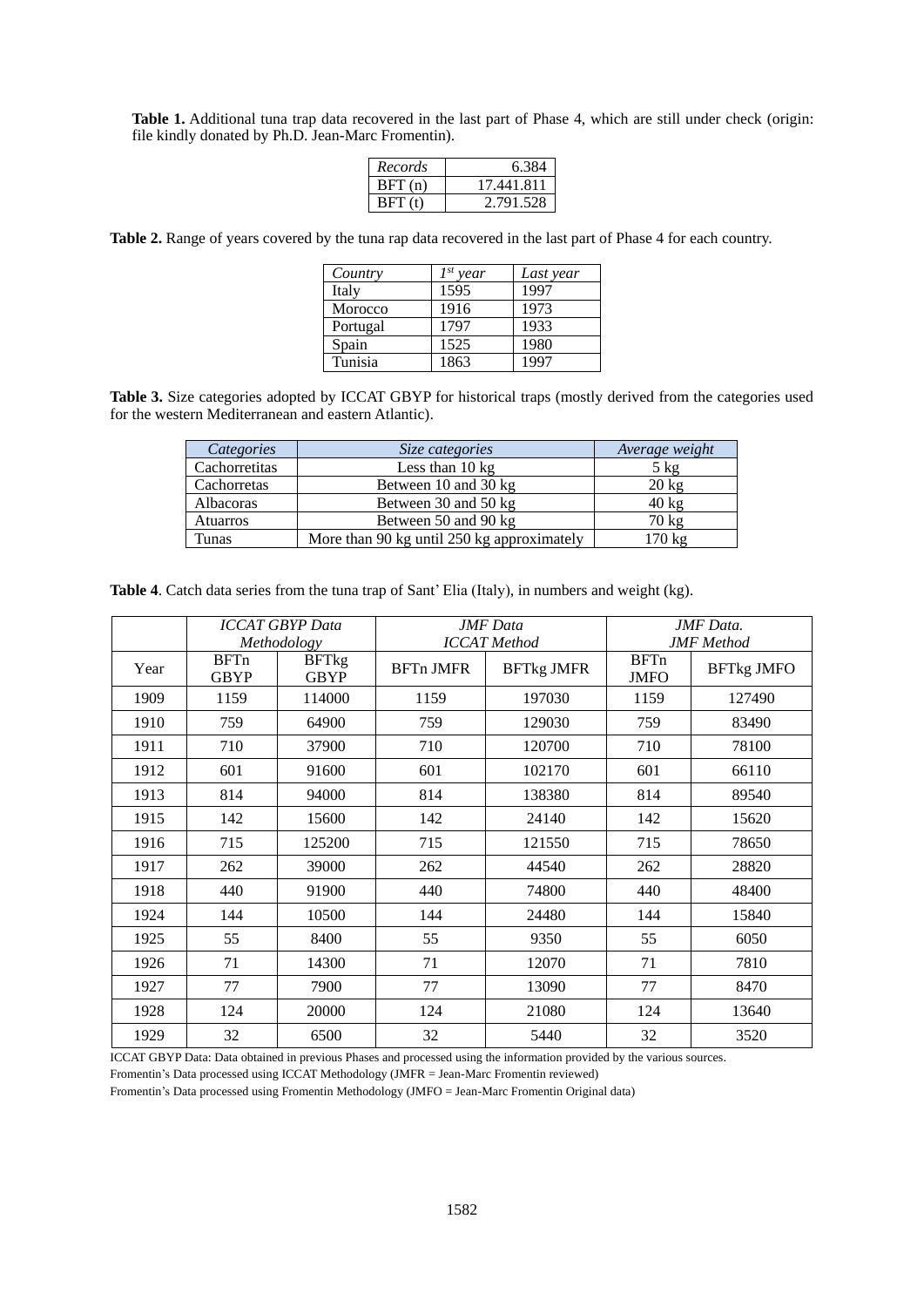|      |                  | <b>ICCAT GBYP Data</b><br>Methodology | <b>JMF</b> Data<br><b>ICCAT</b> Methodology |                   |                  | <b>JMF</b> Data<br><b>JMF</b> Methodology |
|------|------------------|---------------------------------------|---------------------------------------------|-------------------|------------------|-------------------------------------------|
| Year | <b>BFTn GBYP</b> | <b>BFTkg GBYP</b>                     | <b>BFTn JMFR</b>                            | <b>BFTkg JMFR</b> | <b>BFTn JMFO</b> | <b>BFTkg JMFO</b>                         |
| 1910 | 6637             | 415092                                | 6637                                        | 1128290           | 6637             | 530960                                    |
| 1911 | 9087             | 542166                                | 9087                                        | 1544790           | 9087             | 726960                                    |
| 1912 | 3126             | 230158                                | 3136                                        | 533120            | 3136             | 250880                                    |
| 1913 | 1689             | 114887                                | 1689                                        | 287130            | 1689             | 135120                                    |
| 1914 | 4022             | 323958                                | 4022                                        | 683740            | 4022             | 321760                                    |
| 1915 | 3445             | 393697                                | 3445                                        | 585650            | 3445             | 275600                                    |
| 1916 | 1684             | 135027                                | 1684                                        | 286280            | 1684             | 134720                                    |
| 1917 | 1207             | 87290                                 | 1207                                        | 205190            | 1207             | 96560                                     |
| 1919 | 3249             | 241555                                | 3249                                        | 552330            | 3249             | 259920                                    |
| 1920 | 1688             | 138588                                | 1688                                        | 286960            | 1688             | 135040                                    |
| 1921 | 1132             | 67180                                 | 1132                                        | 192440            | 1132             | 90560                                     |
| 1922 | 4789             | 288500                                | 4740                                        | 805800            | 4740             | 379200                                    |
| 1923 | 2359             | 150976                                | 2359                                        | 401030            | 2359             | 188720                                    |
| 1924 | 4299             | 275136                                | 4299                                        | 730830            | 4299             | 343920                                    |
| 1925 | 2504             | 160320                                | 2508                                        | 426360            | 2508             | 200640                                    |
| 1926 | 1204             | 77056                                 | 1204                                        | 204680            | 1204             | 96320                                     |
| 1930 | 1166             | 140660                                | 1182                                        | 200940            | 1182             | 94560                                     |
| 1931 | 3278             | 492524                                | 1639                                        | 278630            | 1639             | 131120                                    |
| 1932 | 3556             | 407364                                | 1773                                        | 301410            | 1773             | 141840                                    |

**Table 5**. Catch data series from the tuna trap of Ras el Ahmar (Tunisia) trap in numbers and weight (kg).

ICCAT GBYP Data: Data obtained in previous Phases and processed using the information provided by the various sources.

Fromentin's Data processed using ICCAT Methodology (JMFR = Jean-Marc Fromentin reviewed)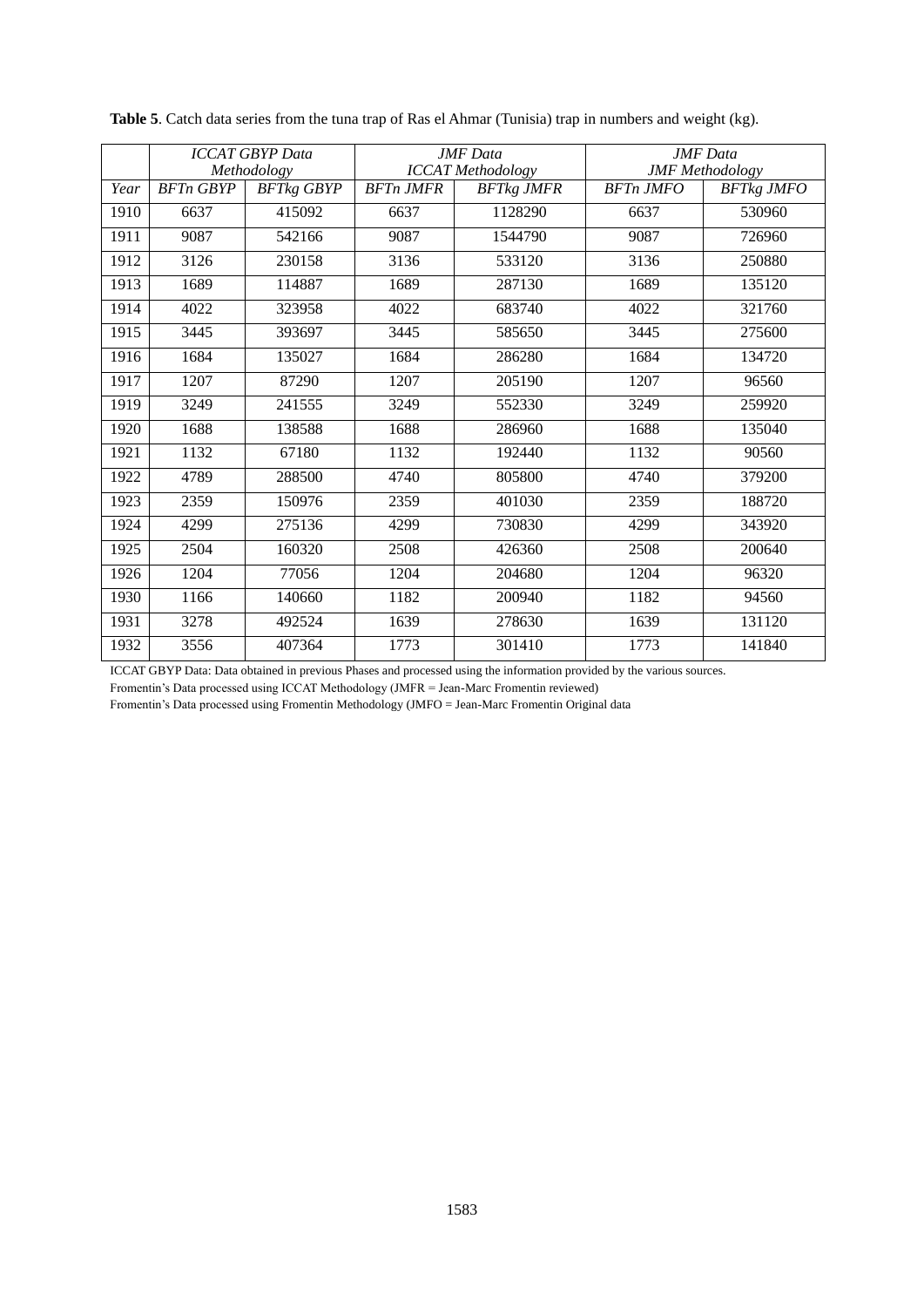|      | <b>JMF</b> Data<br><b>ICCAT Methodology</b> |                   |                  | <b>JMF</b> Data<br><b>JMF</b> Methodology |
|------|---------------------------------------------|-------------------|------------------|-------------------------------------------|
| Year | <b>BFTn JMFR</b>                            | <b>BFTkg JMFR</b> | <b>BFTn JMFO</b> | <b>BFTkg JMFO</b>                         |
| 1940 | 226                                         | 37820             | 226              | 36160                                     |
| 1941 | 205                                         | 34350             | 205              | 32800                                     |
| 1942 | 67                                          | 11390             | 67               | 10720                                     |
| 1943 | 384                                         | 62880             | 384              | 61440                                     |
| 1944 | 246                                         | 7465              | 246              | 39360                                     |
| 1945 | $\overline{305}$                            | 51085             | 305              | 48800                                     |
| 1946 | 736                                         | 61415             | 736              | 117760                                    |
| 1947 | 2423                                        | 31360             | 2423             | 387680                                    |
| 1948 | 1559                                        | 73870             | 1559             | 249440                                    |
| 1951 | 2732                                        | 132445            | 2732             | 437120                                    |
| 1952 | 1340                                        | 112220            | 1340             | 214400                                    |
| 1953 | 950                                         | 21965             | 950              | 152000                                    |
| 1954 | 1790                                        | 123785            | 1790             | 286400                                    |
| 1955 | $\overline{217}$                            | 10275             | $\overline{217}$ | 34720                                     |
| 1956 | 235                                         | 31600             | $\overline{235}$ | 37600                                     |
| 1957 | 504                                         | 73280             | 504              | 80640                                     |
| 1958 | 495                                         | 73725             | 495              | 79200                                     |
| 1959 | $\overline{637}$                            | 102645            | 637              | 101920                                    |
| 1960 | 1101                                        | 165255            | 1101             | 176160                                    |
| 1961 | $\overline{303}$                            | 42065             | 303              | 48480                                     |
| 1962 | 324                                         | 54215             | 324              | 51840                                     |
| 1963 | 640                                         | 89035             | 640              | 102400                                    |
| 1964 | 816                                         | 84835             | 816              | 130560                                    |
| 1965 | 1902                                        | 200510            | 1902             | 304320                                    |
| 1966 | 107                                         | 16190             | 107              | 17120                                     |
| 1967 | 175                                         | 28950             | 175              | 28000                                     |
| 1968 | 37                                          | 5390              | 37               | 5920                                      |
| 1970 | 321                                         | 53570             | 321              | 51360                                     |
| 1971 | $\overline{228}$                            | 38760             | 228              | 36480                                     |
| 1972 | $\overline{252}$                            | 42840             | $\overline{252}$ | 40320                                     |

**Table 6**. Catch data series from the tuna trap of Principe (Morocco) in numbers and weight (kg).

Fromentin's Data processed using ICCAT Methodology (JMFR = Jean-Marc Fromentin reviewed)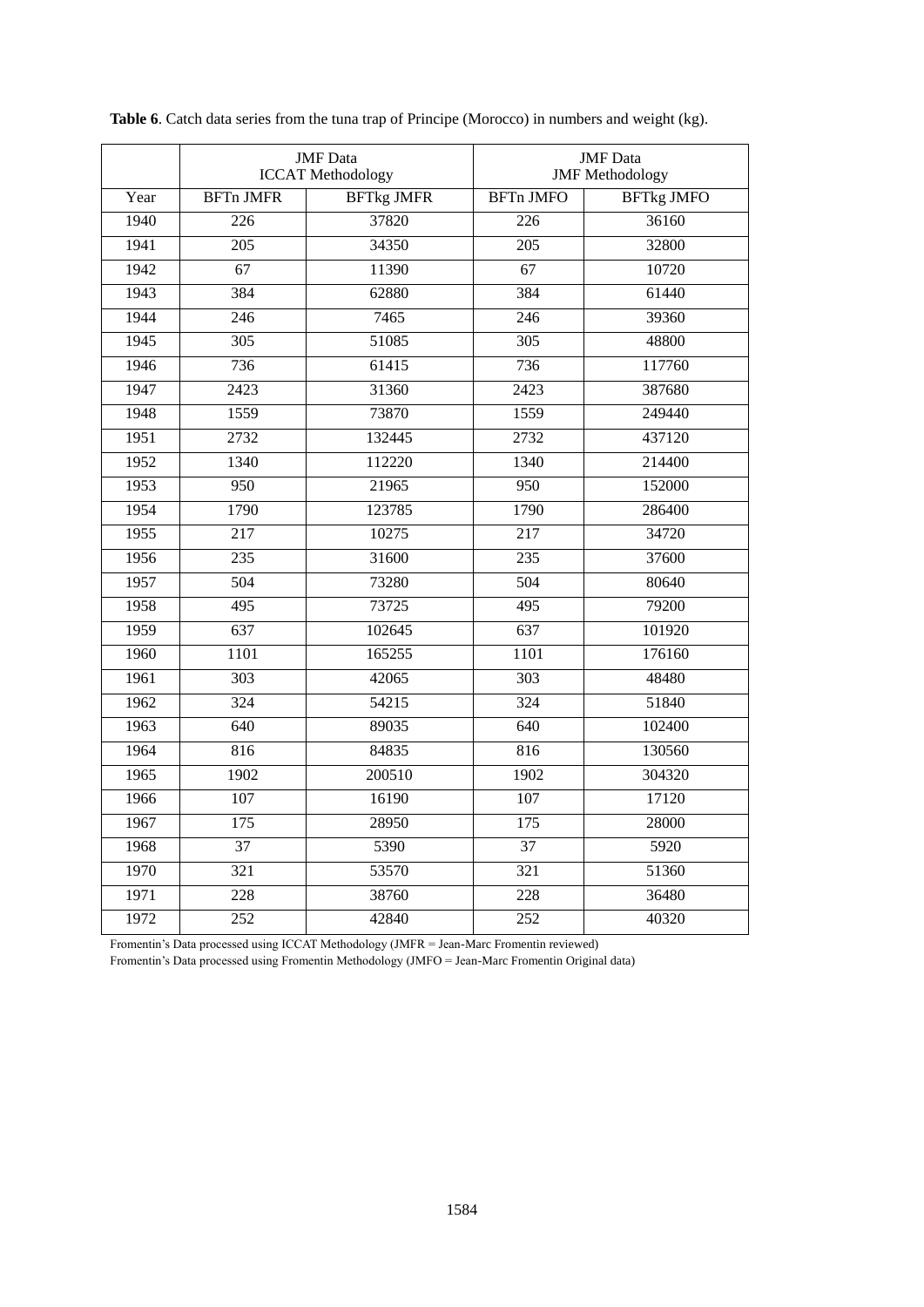|      | <b>JMF</b> Data<br><b>ICCAT</b> Methodology |                   |                   | <b>JMF</b> Data<br><b>JMF</b> Methodology |
|------|---------------------------------------------|-------------------|-------------------|-------------------------------------------|
| Year | <b>BFTn JMFR</b>                            | <b>BFTkg JMFR</b> | <b>BFTn JMFO</b>  | <b>BFTkg JMFO</b>                         |
| 1940 | 226                                         | 37820             | 226               | 36160                                     |
| 1941 | $\overline{205}$                            | 34350             | 205               | 32800                                     |
| 1942 | $\overline{67}$                             | 11390             | 67                | 10720                                     |
| 1943 | 384                                         | 62880             | 384               | 61440                                     |
| 1944 | $\overline{246}$                            | 7465              | $\overline{246}$  | 39360                                     |
| 1945 | 305                                         | 51085             | 305               | 48800                                     |
| 1946 | 736                                         | 61415             | 736               | 117760                                    |
| 1947 | 2423                                        | 31360             | 2423              | 387680                                    |
| 1948 | 1559                                        | 73870             | 1559              | 249440                                    |
| 1951 | 2732                                        | 132445            | $\overline{2732}$ | 437120                                    |
| 1952 | 1340                                        | 112220            | 1340              | 214400                                    |
| 1953 | 950                                         | 21965             | 950               | 152000                                    |
| 1954 | 1790                                        | 123785            | 1790              | 286400                                    |
| 1955 | $\overline{217}$                            | 10275             | $\overline{217}$  | 34720                                     |
| 1956 | 235                                         | 31600             | 235               | 37600                                     |
| 1957 | 504                                         | 73280             | 504               | 80640                                     |
| 1958 | $\overline{495}$                            | 73725             | 495               | 79200                                     |
| 1959 | 637                                         | 102645            | 637               | 101920                                    |
| 1960 | 1101                                        | 165255            | 1101              | 176160                                    |
| 1961 | 303                                         | 42065             | 303               | 48480                                     |
| 1962 | 324                                         | 54215             | 324               | 51840                                     |
| 1963 | 640                                         | 89035             | 640               | 102400                                    |
| 1964 | 816                                         | 84835             | 816               | 130560                                    |
| 1965 | 1902                                        | 200510            | 1902              | 304320                                    |
| 1966 | 107                                         | 16190             | 107               | 17120                                     |
| 1967 | 175                                         | 28950             | 175               | 28000                                     |
| 1968 | 37                                          | 5390              | 37                | 5920                                      |
| 1970 | $\overline{321}$                            | 53570             | $\overline{321}$  | 51360                                     |
| 1971 | 228                                         | 38760             | 228               | 36480                                     |
| 1972 | $\overline{252}$                            | 42840             | 252               | 40320                                     |

**Table 7**. Catch data series from the tuna trap of Principe (Morocco) in numbers and weight (kg).

Fromentin Data processed using ICCAT Methodology (JMFR = Jean-Marc Fromentin reviewed) Fromentin Data processed using Fromentin Methodology (JMFO = Jean-Marc Fromentin Original data)

| Table 8. Catch data series from the tuna trap of Torre da Barra (Portugal) in numbers and weight (kg). |  |  |
|--------------------------------------------------------------------------------------------------------|--|--|
|--------------------------------------------------------------------------------------------------------|--|--|

|      | <b>THERE</b> Of Catch data better from the tand trup of Torre du Durin (I ortugar) in humbers and weight (Kg). |            |                          |                   |                        |                   |  |
|------|----------------------------------------------------------------------------------------------------------------|------------|--------------------------|-------------------|------------------------|-------------------|--|
|      | <b>ICCAT GBYP Data</b>                                                                                         |            | <b>JMF</b> Data          |                   | <b>JMF</b> Data        |                   |  |
|      | Methodology                                                                                                    |            | <b>ICCAT</b> Methodology |                   | <b>JMF</b> Methodology |                   |  |
| Year | BFTn GBYP                                                                                                      | BFTkg GBYP | BFTn JMFR                | <b>BFTkg JMFR</b> | <b>BFTn JMFO</b>       | <b>BFTkg JMFO</b> |  |
| 1898 | 2657                                                                                                           | 353670     | 2922                     | 397440            | 2922                   | 511350            |  |
| 1899 | 381                                                                                                            | 48910      | 431                      | 62580             | 431                    | 75425             |  |
| 1900 | 929                                                                                                            | 121350     | 992                      | 140810            | 992                    | 173600            |  |

ICCAT GBYP Data: Data obtained in previous Phases and processed using the information provided by the various sources.

Fromentin's Data processed using ICCAT Methodology (JMFR = Jean-Marc Fromentin reviewed)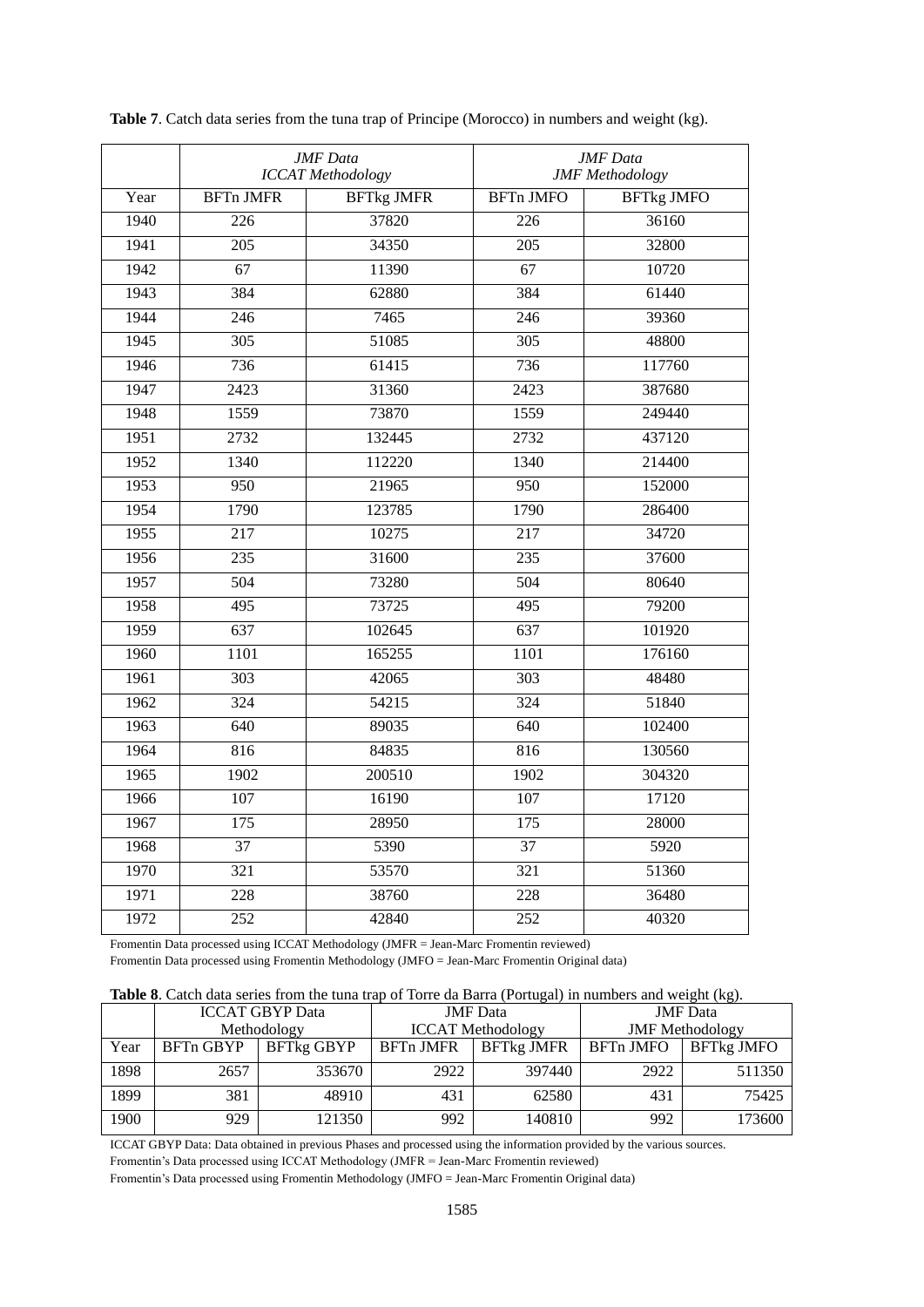|      |                  | <b>ICCAT Data</b>                             | <b>JMF</b> Data  |                                               | <b>JMF</b> Data<br><b>JMF</b> Methodology |                   |
|------|------------------|-----------------------------------------------|------------------|-----------------------------------------------|-------------------------------------------|-------------------|
| Year | <b>BFTn GBYP</b> | <b>ICCAT</b> Methodology<br><b>BFTkg GBYP</b> | <b>BFTn JMFR</b> | <b>ICCAT</b> Methodology<br><b>BFTkg JMFR</b> | <b>BFTn JMFO</b>                          | <b>BFTkg JMFO</b> |
| 1914 | 11.105           | 1.394.700                                     | 8.204            | 1.394.700                                     | 8.204                                     | 1.312.640         |
| 1922 | 10.997           | 1.522.021                                     | 10.762           | 1.810.440                                     | 10.762                                    | 1.721.920         |
| 1925 | 4.562            | 667.461                                       | 8.486            | 1.429.020                                     | 8.486                                     | 1.357.760         |
| 1926 | 10.997           | 1.522.021                                     | 11.689           | 1.959.930                                     | 11.689                                    | 1.870.240         |
| 1929 | 16.849           | 2.313.000                                     | 39.039           | 4.706.600                                     | 39.039                                    | 6.246.240         |
| 1930 | 18.012           | 2.417.800                                     | 16.735           | 2.840.800                                     | 16.735                                    | 2.677.600         |
| 1931 | 19.905           | 2.770.700                                     | 16.817           | 2.815.920                                     | 16.817                                    | 2.690.721         |
| 1932 | 14.184           | 2.088.900                                     | 12.436           | 2.094.420                                     | 12.436                                    | 1.989.814         |
| 1933 | 12.722           | 1.759.900                                     | 10.719           | 1.780.860                                     | 10.719                                    | 1.715.048         |
| 1934 | 4.697            | 656.100                                       | 3.958            | 657.180                                       | 3.959                                     | 633.373           |
| 1935 | 4.278            | 608.000                                       | 3.631            | 608.040                                       | 3.631                                     | 580.992           |
| 1936 | 18.582           | 2.381.400                                     | 12.371           | 2.102.040                                     | 12.371                                    | 1.979.379         |
| 1937 | 20.501           | 2.728.200                                     | 14.789           | 2.476.700                                     | 14.789                                    | 2.366.306         |
| 1938 | 21.188           | 2.367.000                                     | 16.212           | 2.704.900                                     | 16.212                                    | 2.593.956         |
| 1939 | 15.626           | 2.036.400                                     | 10.772           | 1.810.920                                     | 10.772                                    | 1.723.595         |
| 1940 | 12.491           | 1.343.200                                     | 9.047            | 1.448.080                                     | 9.047                                     | 1.447.497         |
| 1941 | 9.139            | 1.207.300                                     | 7.472            | 1.252.220                                     | 7.472                                     | 1.195.507         |
| 1942 | 7.645            | 946.800                                       | 5.916            | 979.420                                       | 5.916                                     | 946.621           |
| 1943 | 23.056           | 2.763.600                                     | 18.759           | 3.144.300                                     | 18.759                                    | 3.001.492         |
| 1944 | 24.196           | 2.703.100                                     | 18.466           | 3.099.840                                     | 18.466                                    | 2.954.485         |
| 1945 | 16.938           | 1.949.200                                     | 12.645           | 2.125.040                                     | 12.645                                    | 2.023.211         |
| 1946 | 23.250           | 2.034.200                                     | 15.860           | 2.663.720                                     | 15.860                                    | 2.537.592         |
| 1947 | 26.601           | 2.566.600                                     | 16.732           | 2.753.880                                     | 16.732                                    | 2.677.057         |
| 1948 | 18.836           | 2.272.200                                     | 13.904           | 2.275.620                                     | 13.904                                    | 2.224.590         |
| 1949 | 43.429           | 5.882.600                                     | 34.751           | 5.876.200                                     | 34.751                                    | 5.560.121         |
| 1950 | 17.285           | 2.209.000                                     | 13.527           | 2.205.600                                     | 13.527                                    | 2.164.296         |
| 1951 | 10.542           | 1.177.400                                     | 7.221            | 1.177.680                                     | 7.221                                     | 1.155.390         |
| 1952 | 21.330           | 2.456.900                                     | 15.006           | 2.457.340                                     | 15.006                                    | 2.401.006         |
| 1953 | 23.304           | 2.892.000                                     | 17.300           | 2.892.660                                     | 17.300                                    | 2.768.070         |
| 1954 | 20.995           | 2.733.000                                     | 16.230           | 2.733.300                                     | 16.230                                    | 2.596.854         |
| 1955 | 20.278           | 2.887.800                                     | 17.060           | 2.887.840                                     | 17.060                                    | 2.729.678         |
| 1956 | 21.280           | 3.041.900                                     | 18.185           | 3.071.280                                     | 18.185                                    | 2.909.534         |
| 1957 | 26.769           | 4.285.800                                     | 25.091           | 4.251.400                                     | 25.091                                    | 4.014.494         |
| 1958 | 27.523           | 5.192.700                                     | 24.821           | 4.195.180                                     | 24.821                                    | 3.971.322         |
| 1959 | 16.724           | 2.439.300                                     | 14.466           | 2.440.840                                     | 14.466                                    | 2.314.518         |
| 1960 | 17.627           | 2.373.000                                     | 14.040           | 2.373.400                                     | 14.040                                    | 2.246.427         |
| 1961 | 18.655           | 2.704.200                                     | 16.013           | 2.711.000                                     | 16.013                                    | 2.562.017         |
| 1962 | 13.225           | 2.188.900                                     | 11.891           | 2.013.900                                     | 11.891                                    | 1.902.561         |
| 1963 | 5.820            | 969.400                                       | 5.737            | 969.200                                       | 5.737                                     | 917.970           |
| 1964 | 9.121            | 1.689.700                                     | 9.662            | 1.639.600                                     | 9.662                                     | 1.545.976         |
| 1965 | 8.286            | 1.521.600                                     | 9.004            | 1.523.020                                     | 9.004                                     | 1.440.597         |

**Table 9**. Catch data series from the tuna trap of Barbate (Spain) trap in numbers and weight (kg).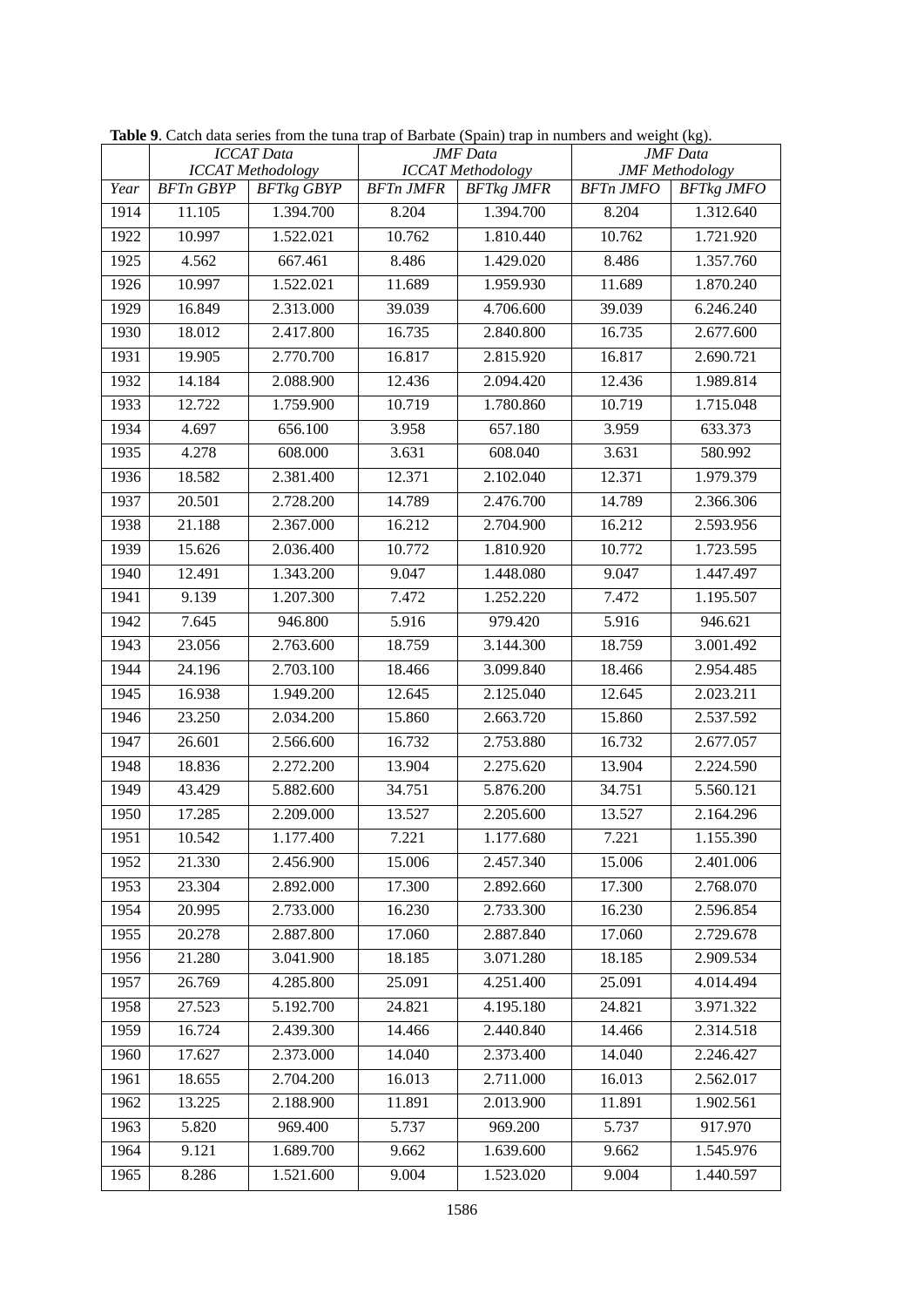| 1966 | 4.415 | 703.700   | 4.158  | 703.820   | 4.158  | 665.316   |
|------|-------|-----------|--------|-----------|--------|-----------|
| 1967 | 9.640 | 1.835.700 | 10.800 | 1.835.700 | 10.800 | 1.727.987 |
| 1968 | 4.180 | 819.300   | 4.822  | 819.400   | 4.822  | 771.469   |
| 1969 | 5.661 | 1.073.400 | 6.548  | 1.077.260 | 6.548  | 1.047.626 |
| 1970 | 5.559 | 1.007.800 | 5.559  | 945.030   | 5.559  | 889.440   |
| 1971 | 1.466 | 327.400   | 1.466  | 249.220   | 1.466  | 234.560   |
| 1972 | 388   | 57.200    | 388    | 65.960    | 388    | 62.080    |
| 1973 | 1.952 | 399.400   | 1.952  | 331.840   | 1.952  | 312.320   |
| 1975 | 1.848 | 445.200   | 1.848  | 314.160   | 1.848  | 295.680   |
| 1976 | 2.119 | 417.500   | 1.680  | 285.600   | 1.680  | 268.800   |
| 1977 | 1.268 | 263.500   | 1.268  | 215.560   | 1.268  | 202.880   |
| 1978 | 1.963 | 417.400   | 1.963  | 333.710   | 1.963  | 314.080   |
| 1979 | 2.030 | 412.800   | 2.030  | 345.100   | 2.030  | 324.800   |
| 1980 | 4.074 | 662.500   | 4.074  | 692.580   | 4.074  | 651.840   |

ICCAT GBYP Data: Data obtained in previous Phases and processed using the information provided by the various sources. Fromentin's Data processed using ICCAT Methodology (JMFR = Jean-Marc Fromentin reviewed)



**Figure 1**. Comparison of catches in kg using different methodology in the tuna trap of Sant' Elia.







**Figure 3**. Comparison of catches in kg using different methodology in Principe.